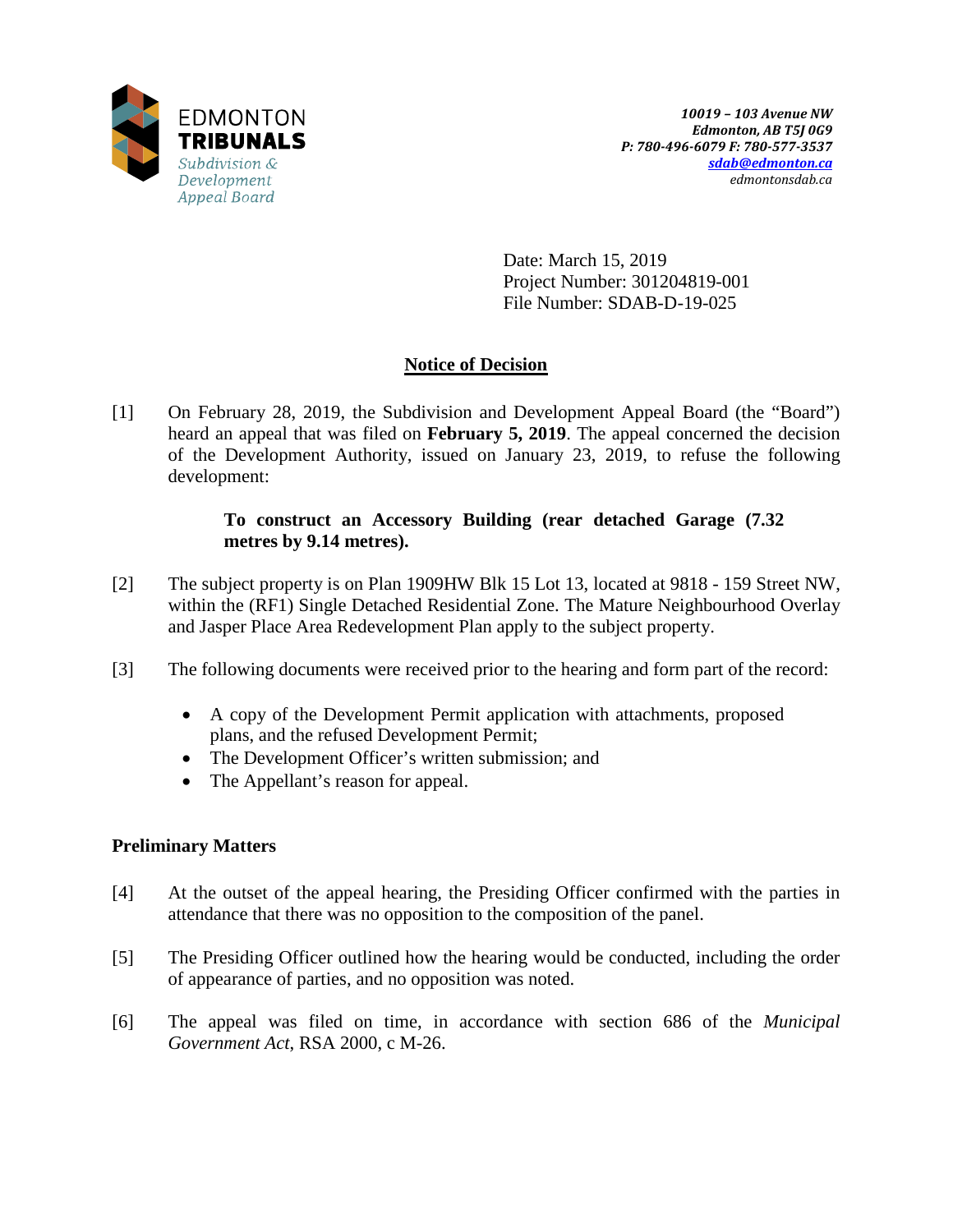### **Summary of Hearing**

- *i) Position of the Appellant, R. Deane*
- [7] Ms. Deane is acting as an Agent on behalf of the property owner.
- [8] The property owner has lived in the community for over 20 years and he is well known in the neighbourhood. Signatures of support for the proposed garage were received from many neighbours including the immediately adjacent neighbours to the north and south. While Ms. Deane did not have the paperwork with her she was prepared to provide written copies of the community consultation after the hearing.
- [9] At the time of the last application the City had measured the house and existing garage at 2,700 square feet which is incorrect. Ms. Deane and the Development Officer have agreed that the correct square footage of the house is 2,520 square feet and the total site coverage, including the proposed development, would be 44 percent.
- [10] Several concerns about the proposed development were raised by a previous SDAB panel. One of the three rear doors on the house did not have a permit which has now been obtained. Further, there are no longer any plans to build a raised deck or any kind of landings outside of the kitchen door.
- [11] The property owner has a 22 foot long vehicle which he would like to store in the proposed garage. Ms. Deane confirmed that this is not a commercial vehicle. At the time of application the property owner was willing to reduce the garage length to 24 feet; however, the Development Officer would not consider any garage larger than 20 feet by 20 feet. Ms. Deane would agree to reduce the garage length to 26 feet if necessary.
- [12] Ms. Deane provided the following responses to questions from the Board:
	- a) The property owner would like to have enough room in the proposed garage to park two larger vehicles and be able to move comfortably around them. He would also like storage for some personal items such as lawn equipment. There is no intention of storing any items related to rental properties in the garage as the property owner no longer owns any rental properties.
	- b) The existing temporary shed will be removed once the garage is completed.
	- c) The area between the garage and the house will be open space and will be landscaped once the garage is completed. The existing deck at grade has been added since the last application.
	- d) Ms. Deane is unsure of the exact size of the front attached garage but estimated it to be 20 feet by 20 feet.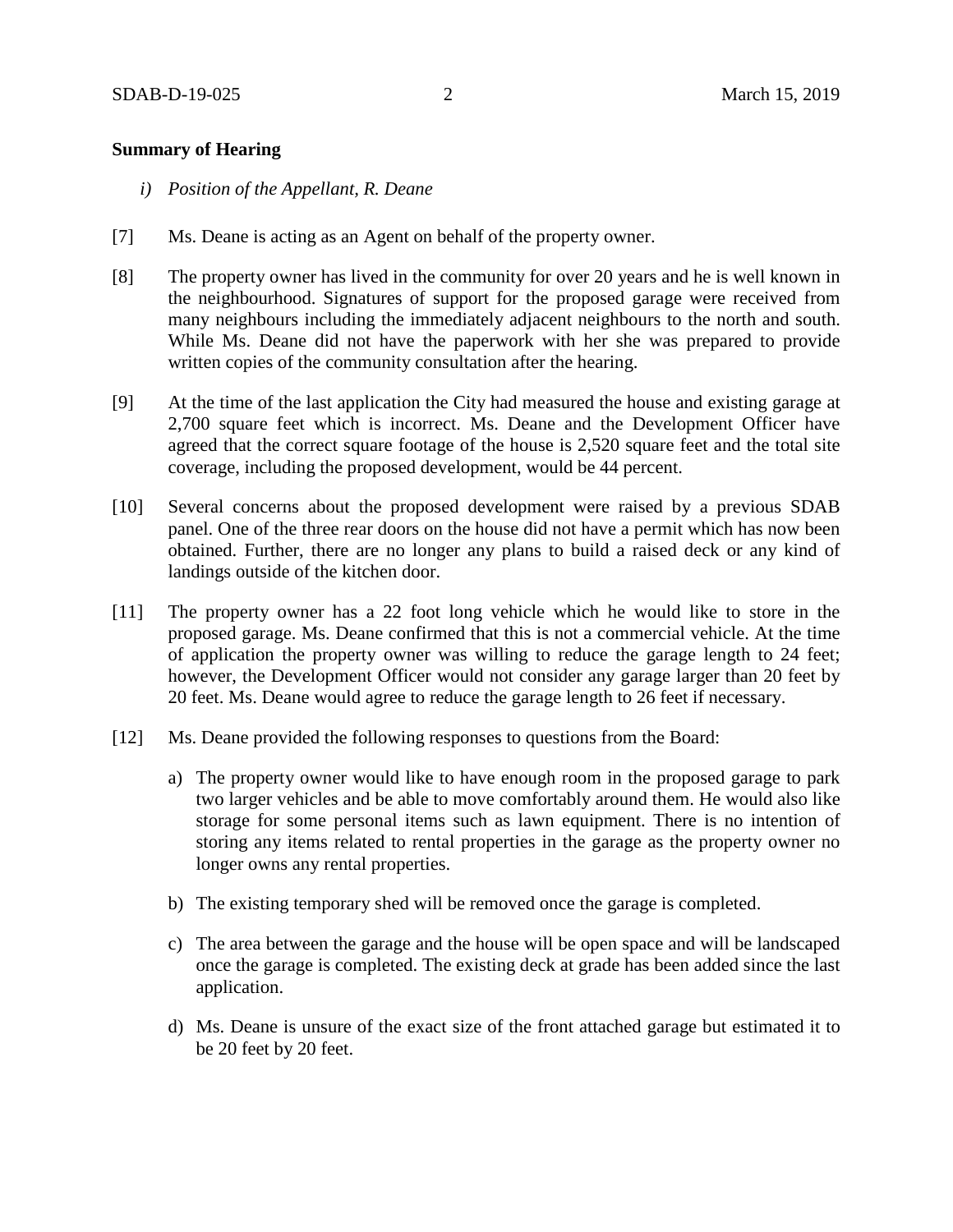- e) She referred to photographs that were included in her previous appeal that showed new developments in the area with both a front attached garage and a rear detached garage.
- f) She acknowledged that there are some inconsistencies in numbers between the drawings and calculations; however, Ms. Deane and the Development Officer both agree that the existing house and garage is 2,520 square feet.
- [13] Ms. Deane confirmed that she was not opposed to any of the suggested conditions of the Development Officer should the proposed development be approved.
	- *ii) Position of the Development Officer, Ms. E. Lai*
- [14] The Development Authority was not present and the Board relied on Ms. Lai's written submission.

#### **Decision**

- [15] The appeal is **ALLOWED** and the decision of the Development Authority is **REVOKED**. The development is **GRANTED** as applied for to the Development Authority, subject to the following **CONDITIONS**:
	- 1. The development shall be constructed in accordance with the stamped and approved drawings.
	- 2. An accessory building or structure shall not exceed 4.3m in height as per the height definition of Section 6.1 and Section 50 of the Edmonton Zoning Bylaw 12800. (Section 6.1 and 50.3.3))
	- 3. Eave projections shall not exceed 0.46m into required yards or Separations spaces less than 1.2m. (Section 44.1)
	- 4. The area hard surfaced for a driveway, not including the area used for a walkway, shall comply with Section 54.6. The driveway shall be located in accordance with the stamped approved site plan.
	- 5. The Driveway shall lead directly from the roadway to the Garage or Parking Area and shall not be wider than the width of the Garage or Parking Area.

#### ADVISEMENTS:

1. The driveway access must maintain a minimum clearance of 1.5 m from the service pedestal and all other surface utilities. The applicant or property owner is responsible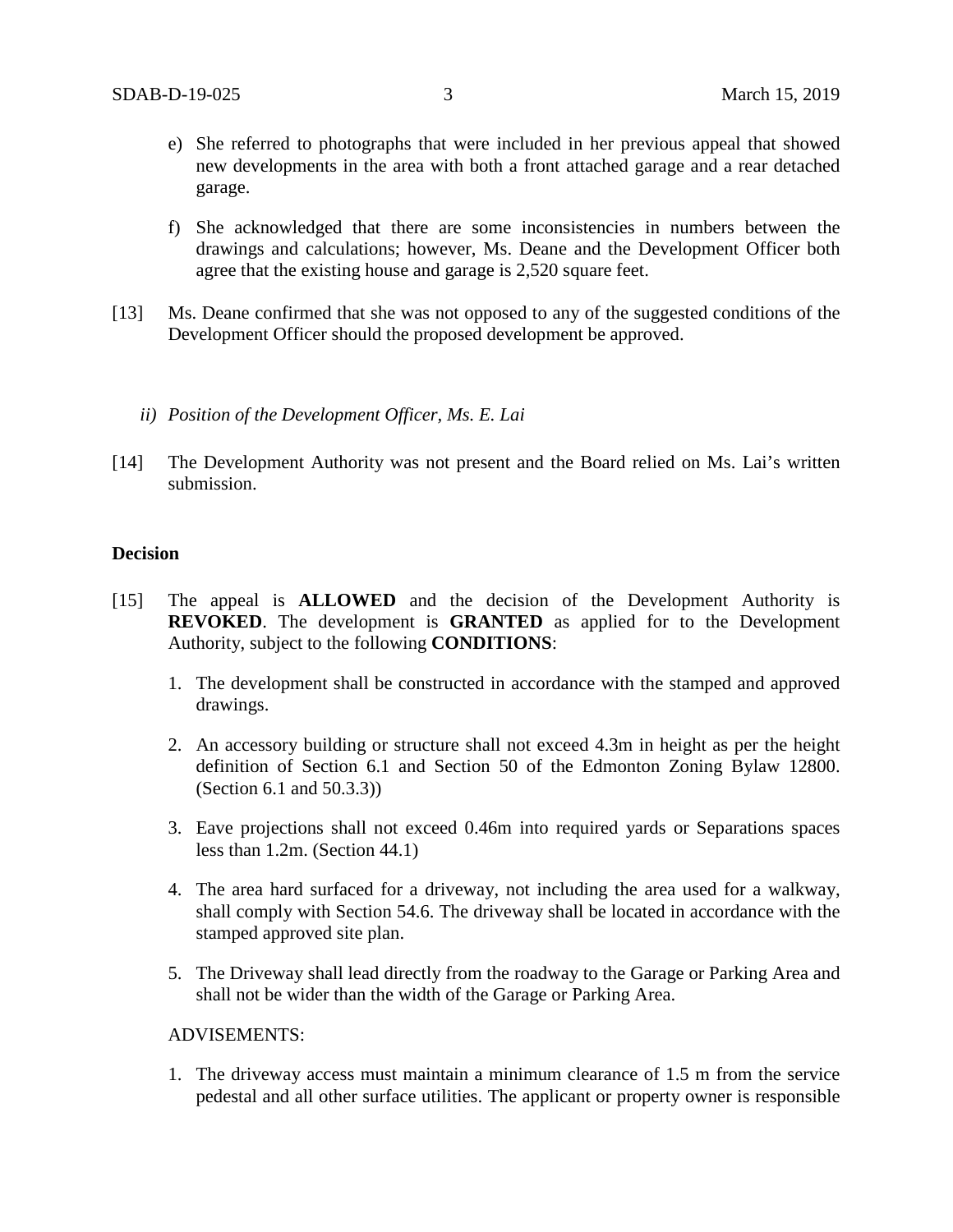for the location of all underground and above ground utilities and maintaining the required clearance as specified by the utility companies. Alberta One-Call, Shaw, and Telus should be contacted at least two weeks prior to the work beginning to have utilities located. Any costs associated with the relocation or removal of the service pedestal shall be at the expense of the applicant or property owner.

- 2. Unless otherwise stated, all above references to section numbers refer to the authority under the Edmonton Zoning Bylaw 12800.
- 3. Any future deck/landing development greater than 0.6m (2ft) in Height and/or greater than 1.5m2 in size will require development and building permit approvals.
- [16] In granting the development the following variance to the *Edmonton Zoning Bylaw* is allowed:
	- 1. The maximum allowable 40 percent Site Coverage (274.99 square metres) per section  $110.4(6)(a)$  is varied to allow an excess of 3.8 percent (26.02 square metres), thereby increasing the maximum allowed Site Coverage to 43.8 percent (301.01 square metres).

### **Reasons for Decision**

- [17] The proposed development, a rear detached Garage, is Accessory to a Permitted Use in the (RF1) Single Detached Residential Zone.
- [18] The Board was presented with different structure size calculations but has relied on the following numbers to determine the size of the variance granted. The Development Officer and the Appellant have agreed that the House and existing attached Garage take up 2,520 square feet (234.12 square metres) and the proposed detached Garage is 720 square feet (66.89 square metres) which puts the total Site Coverage at 43.8 percent (301.01 square metres). The Board grants the 3.8 percent (26.02 square metres) required variance in Site Coverage for the following reasons:
	- a) The Board is aware of two previous decisions with respect to applications for a detached Garage at the subject Site; both were refused by the Development Officer and the refusals were confirmed by the SDAB. The Board has found enough material change in this new application and has found that the Appellant has addressed the issues raised by the previous SDAB panels, the most significant being that there are no raised decks or any plans to have one. That lowered the previous Board's calculation of a 47 percent total Site Coverage to a total Site Coverage of 43.8 percent (a reduction of 3.2 percent).
	- b) The Board notes that there is significant vegetation on both sides of the subject Site that would mitigate the visual impact and massing concerns of the most affected neighbours.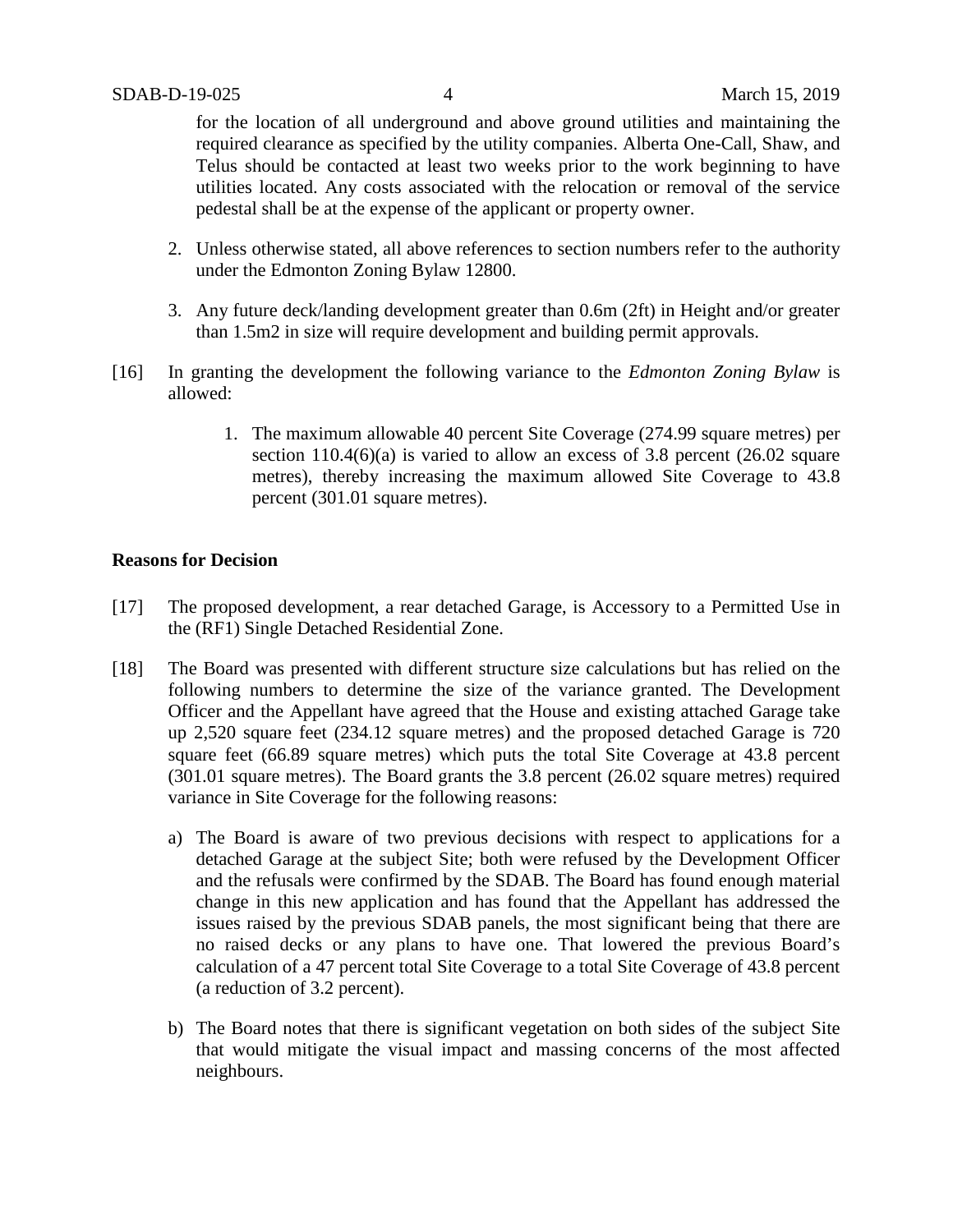- c) The Board accepts the verbal presentation provided by the Appellant that there was broad community support and that the neighbours most affected to the north and south of the subject Site support this development. The previous two applications had Community League support for larger variances.
- d) The Board is bound by the provisions as set out in section 687(3)(d) of the *Municipal Government Act* with respect to its test in overturning the decision of the Development Authority. No one appeared in opposition to the proposed development and no correspondence was received in opposition. The most affected neighbours support this development; therefore, the Board has determined that there is no material impact nor will this unduly interfere with the neighbourhood.
- e) The Board notes that although there are not many properties in the area that have both a double attached front Garage and a double detached Garage, there are other detached Garages in this area. This particular development has its doors facing the lane for access.
- [19] The Board finds that the proposed development will not unduly interfere with the amenities of the neighbourhood nor materially interfere with or affect the use, enjoyment or value of neighbouring parcels of land.

Mr. V. Laberge, Presiding Officer Subdivision and Development Appeal Board

Board members in attendance: Ms. P. Jones, Mr. A. Bolstad, Ms. L. Gibson, Mr. R. Hobson

c.c. City of Edmonton, Development & Zoning Services, Attn: Ms. K. Bauer / Mr. A. Wen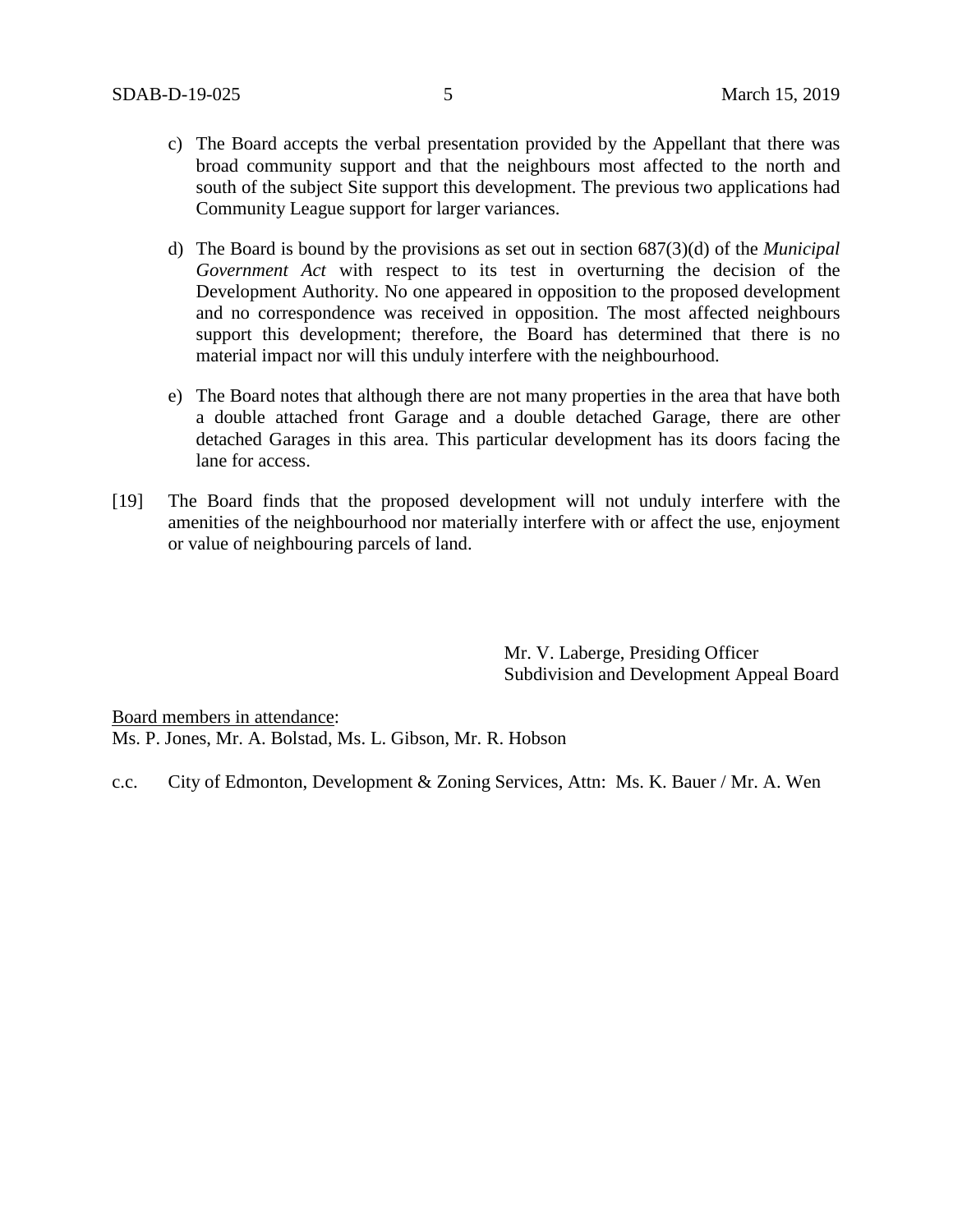### **Important Information for the Applicant/Appellant**

- 1. This is not a Building Permit. A Building Permit must be obtained separately from the Sustainable Development Department, located on the 2nd Floor, Edmonton Tower, 10111 – 104 Avenue NW, Edmonton, AB T5J 0J4.
- 2. Obtaining a Development Permit does not relieve you from complying with:
	- a) the requirements of the *Edmonton Zoning Bylaw*, insofar as those requirements have not been relaxed or varied by a decision of the Subdivision and Development Appeal Board,
	- b) the requirements of the *Alberta Safety Codes Act*,
	- c) the *Alberta Regulation 204/207 – Safety Codes Act – Permit Regulation*,
	- d) the requirements of any other appropriate federal, provincial or municipal legislation,
	- e) the conditions of any caveat, covenant, easement or other instrument affecting a building or land.
- 3. When an application for a Development Permit has been approved by the Subdivision and Development Appeal Board, it shall not be valid unless and until any conditions of approval, save those of a continuing nature, have been fulfilled.
- 4. A Development Permit will expire in accordance to the provisions of section 22 of the *Edmonton Zoning Bylaw, Bylaw 12800*, as amended.
- 5. This decision may be appealed to the Alberta Court of Appeal on a question of law or jurisdiction under section 688 of the *Municipal Government Act*, RSA 2000, c M-26. If the Subdivision and Development Appeal Board is served with notice of an application for leave to appeal its decision, such notice shall operate to suspend the Development Permit.
- 6. When a decision on a Development Permit application has been rendered by the Subdivision and Development Appeal Board, the enforcement of that decision is carried out by the Sustainable Development Department, located on the 2nd Floor, Edmonton Tower, 10111 – 104 Avenue NW, Edmonton, AB T5J 0J4.

*NOTE: The City of Edmonton does not conduct independent environmental checks of land within the City. If you are concerned about the stability of this property for any purpose, you should conduct your own tests and reviews. The City of Edmonton, when issuing a development permit, makes no representations and offers no warranties as to the suitability of the property for any purpose or as to the presence or absence of any environmental contaminants on the property.*